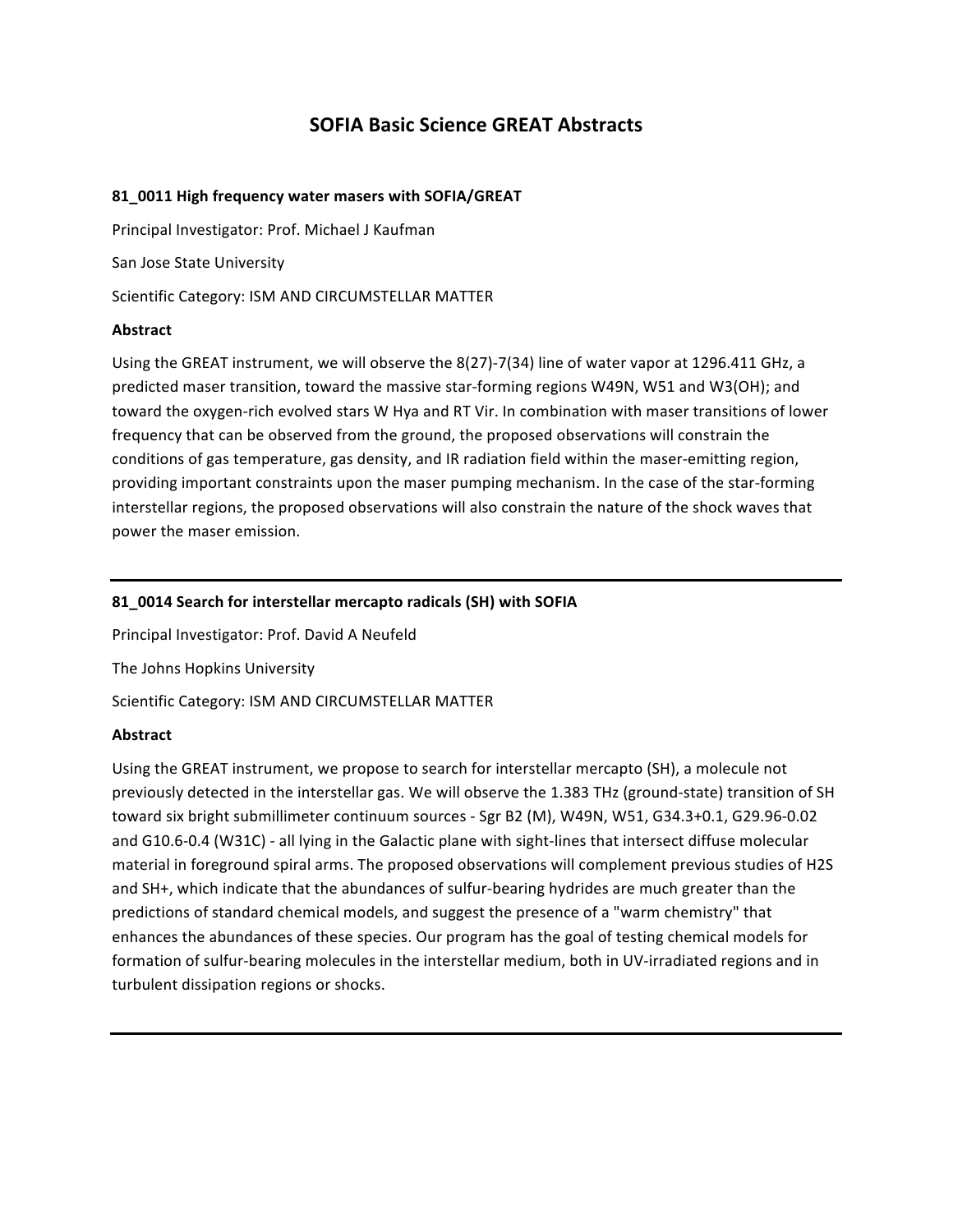#### **81\_0034&Pillars&of&Creation:&physical&origin&and&connection&to&star formation**

Principal Investigator: Dr. Nicola Schneider

CEA Saclay, France

Scientific Category: ISM AND CIRCUMSTELLAR MATTER

#### **Abstract**

Herschel SPIRE/PACS photometry observations performed within the HOBYS (Herschel imaging survey of OB Young Stellar objects) key program have revealed a wealth of interesting structures in high-mass star forming regions. The most spectacular of these are 'pillars' and 'globules'. These features - partly known from Hubble Space telescope or Spitzer images - are formed due to photoevaporation at the interface between a molecular cloud and an HII region, and are thus intimately linked to high-mass star formation. The processes of how these pillars are created, and under which conditions low- or highmass stars form within them, are not yet clear. We have embarked upon a dedicated project to fully simulate pillars and globules using the (magneto)-hydrodynamic code HERACLES that comprises gravity and ionization. We propose here to make use of the GREAT instrument onboard SOFIA to map the [CII] line at 1.92 THz and the 12CO 11-10 line in the Photon Dominated Region of Cygnus X South, containing pillars and globules. These data will provide the physical structure of these features, i.e. the excitation conditions from the hot external PDR gas phase into the cooler and denser central gas. This will reveal the penetration depth of UV radiation and the relative importance of the different cooling lines (CII vs. CO). The objective is to use observational information from [CII] to determine e.g. UV flux and abundances, and cooling and heating functions as input for HERACLES. The spectrally resolved [CII] and CO line profiles allow us to derive the properties of the turbulent velocity field. The observations will be compared to the large existing complementary data set for Cygnus, and will additionally serve as input for the model to ultimately explain pillar formation and star formation within them.

# 81\_0040 Mapping "Dark Gas" in Rho Ophiuchus A

Principal Investigator: Dr. Di Li

Jet Propulsion Laboratory

Scientific Category: ISM AND CIRCUMSTELLAR MATTER

# **Abstract**

We propose to map Rho Ophiuchus A in C+, the abundance of which traces the transition from diffuse to dense ISM. At 125 pc, the Rho Ophiuchi region is readily resolvable by SOFIA and potentially provides a sampling of all layers of ISM. Our existing CO and CI maps reveal interesting spatial and spectral structures in rho Oph. Their implication to our fundamental understanding of cloud structure will be clarified by SOFIA GREAT data. In this nearby star forming region, our proposed observations would reveal the "dark gas", the existence of which is supported by stronger than expected C+ intensity in GOT C+ data. Toward rho Oph, SOFIA GREAT provides excellent (0.01 pc) and spectral (1 km/s) resolution, which are impossible until now and still impossible for distant regions. The proposed data set will